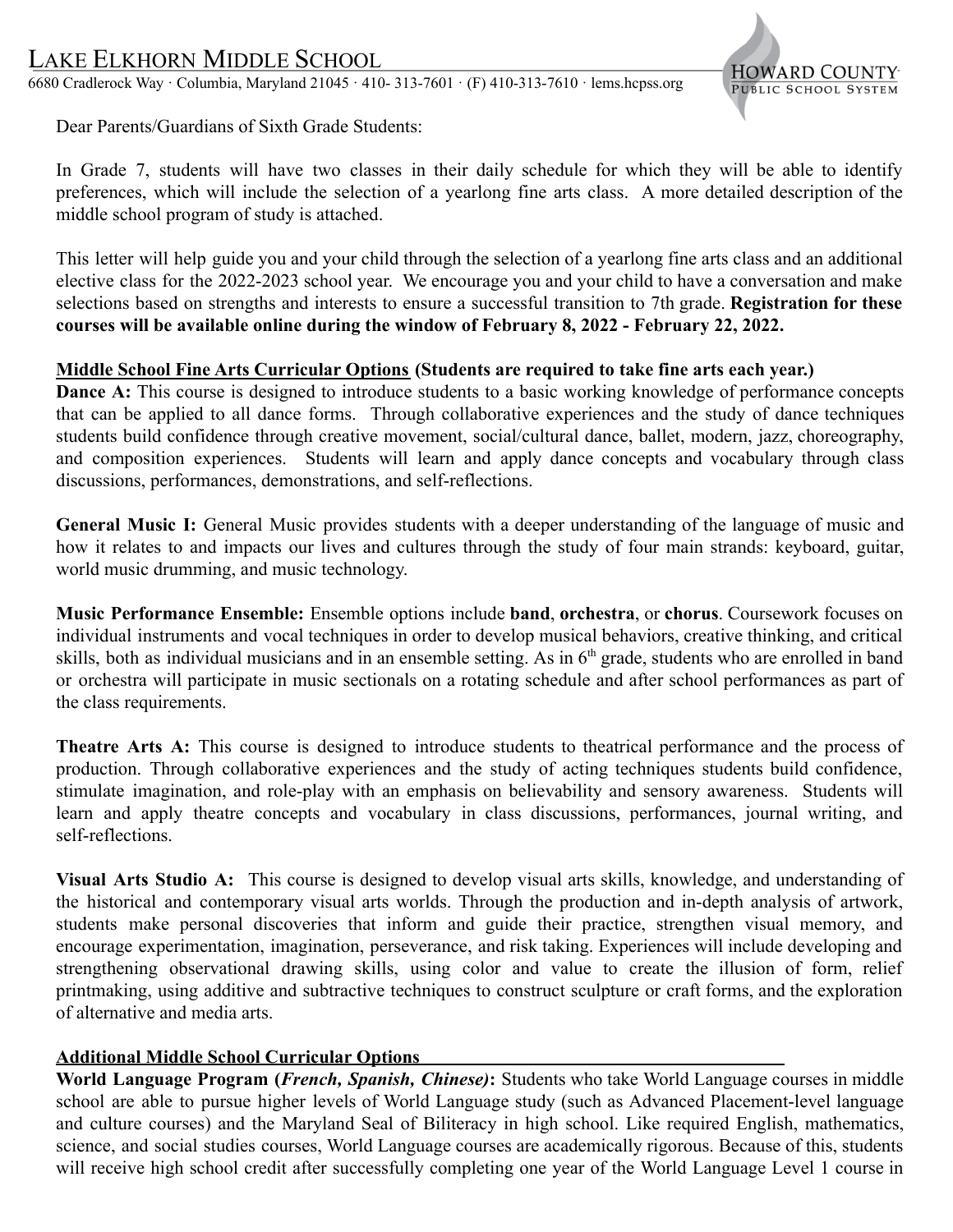either Grade 7 or Grade 8. Students who have successfully earned credit for Level 1 in Grade 7 may elect to take Level 2 in Grade 8 for additional high school credit. Students' final grade(s) for World Language course(s) taken in middle school will appear on their high school transcripts but will not be calculated in the high school GPA.

**Exploring Computer Science:** This course will give students the opportunity to delve into real-world, relevant computing problems while gaining foundational computer science knowledge. Students will engage in several in-depth projects to demonstrate the real-world applications of computing. Topics include problem solving and computing as well as the design process. Students' final grade(s) for high school technology education course(s) taken in middle school will appear on their high school transcripts but will not be calculated in the high school GPA.

**Foundations of Technology:** This course prepares students to understand and apply technological concepts and processes that are the cornerstone of the high school technology program. Students study the nature and technological issues of the designed world. Group and individual activities engage students in creating ideas, developing innovations, design, fabricating and engineering practical solutions. Technology content, resources, laboratory activities and classroom activities allow students to apply science, mathematics, and other school subjects in authentic situations. Students' final grade(s) for high school technology education course(s) taken in middle school will appear on their high school transcripts but will not be calculated in the high school GPA.

**Readers & Writers Workshop:** This course assists students in developing a critical eye of their writing and engage in thoughtful discourse about texts. Students will then create their own responses that mirror the mentor text and demonstrate mastery of the writing skills that were analyzed. Using a workshop approach, students will be reading and writing daily so that final products can be constructed and polished throughout the course.

### **Registration**

School staff will make every effort to schedule students for their top choices to the greatest extent possible. During the course selection process, parents will choose **two Selected Course Requests.** One of these course requests must meet the fine arts requirements (Band, Chorus, Orchestra, General Music, Theatre, or Visual Arts Studio). Next, choose **two Selected Alternate Course Requests** in priority order. We are asking for alternate course selections in the event of a scheduling conflict. Note that these are course requests and placement is not guaranteed. Students who are scheduled for an intervention may have fewer options regarding participation. Additionally, particular courses may not be offered if enough interest is not shown through course selection.

To register for courses, parents must register online in HCPSS Connect. Directions for registering online are linked below or can be found at <https://www.hcpss.org/connect/guides/>. Included on this page is step-by-step video directions.

[Online Course Requests – Rising 6th to 8th Grade Students](https://www.hcpss.org/f/connect/hcpss-connect-online-course-requests-6th-8th.pdf)

For questions regarding scheduling, please contact Ms. OliverMcCain, 6th/7th grade counselor bettina olivermccain@hcpss.org, or Ms. Julie Fischer, 7th/8th grade counselor, at julie fischer@hcpss.org, or at 410-313-7635

Sincerely,

Whelim Spindel

Melissa Shindel Principal